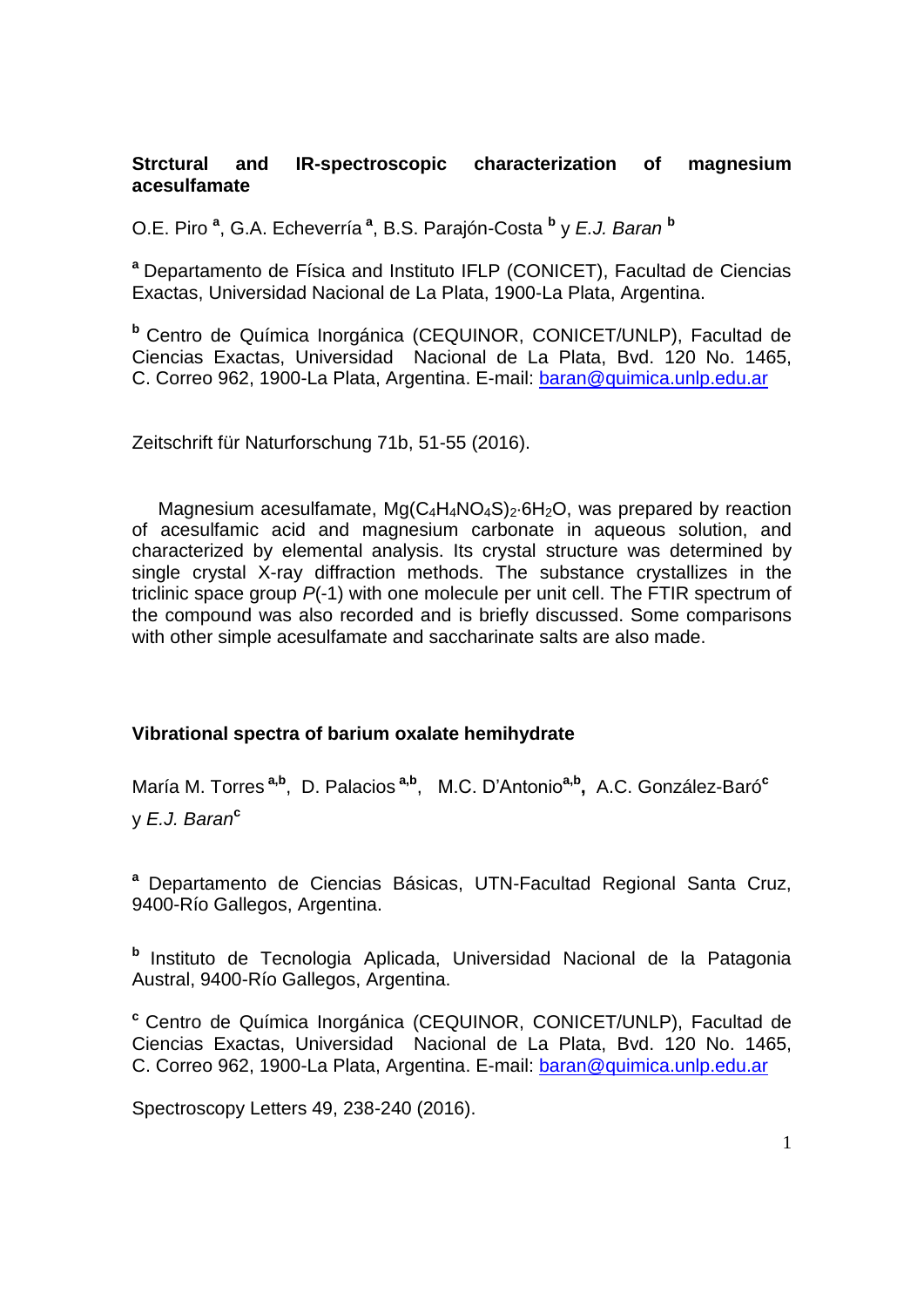The infrared and Raman spectra of barium oxalate hemihydrate,  $BaC<sub>2</sub>O<sub>4</sub>·0.5H<sub>2</sub>O$ , were recorded and discussed on the basis of their structural peculiarities and in comparison with the spectra of the previously investigated calcium and strontium oxalates.

### **Crystal and molecular structure and spectroscopic behavior of isotypic synthetic analogs of the oxalate minerals stepanovite and zhemchuzhnikovite**

O.E. Piro **<sup>a</sup>** , G.A. Echeverría **<sup>a</sup>** , A.C. González-Baró **<sup>b</sup>** y *E.J. Baran* **<sup>b</sup>**

**<sup>a</sup>** Departamento de Física and Instituto IFLP (CONICET), Facultad de Ciencias Exactas, Universidad Nacional de La Plata, 1900-La Plata, Argentina.

**<sup>b</sup>** Centro de Química Inorgánica (CEQUINOR, CONICET/UNLP), Facultad de Ciencias Exactas, Universidad Nacional de La Plata, Bvd. 120 No. 1465, C. Correo 962, 1900-La Plata, Argentina. E-mail: [baran@quimica.unlp.edu.ar](mailto:baran@quimica.unlp.edu.ar) 

Physics and Chemistry of Minerals 43, 287-300 (2016).

The crystal structure of synthetic stepanovite,  $Na[Mg(H_2O)_6][Fe(C_2O_4)_3]\cdot 3H_2O$ , and zhemchuzhnikovite,  $Na[Mg(H_2O)_6][Al_{0.55}Fe_{1-0.45}(C_2O_4)_3]\cdot 3H_2O$ , have been determined by single-crystal X-ray diffraction methods. The compounds are isotypic to each other and to the previously reported Na[Mg(H<sub>2</sub>O)<sub>6</sub>][M(C<sub>2</sub>O<sub>4</sub>)<sub>3</sub>]·3H<sub>2</sub>O (M: Cr, AI). They crystallize in the trigonal *P*3*c*1 space group with  $Z = 6$  molecules per unit cell and (hexagonal axes)  $a =$ 17.0483(4),  $c = 12.4218(4)$  Å for the iron compound, and a = 16.8852(5),  $c =$ 12.5368(5) Å for the Al/Fe solid solution. Comparison of our crystallographic results with previous X-ray diffraction and chemical data of type stepanovite and zhemchuzhnikovite minerals provides compelling evidence that these natural materials possess the same crystal and molecular structure as their synthetic counterparts. It is shown that the originally reported unit cell for stepanovite represents a pronounced sub-cell, and that the correct unit cell and space group are based on weak superstructure reflections. The infrared and Raman spectra of both synthetic analogues were also recorded and are briefly discussed.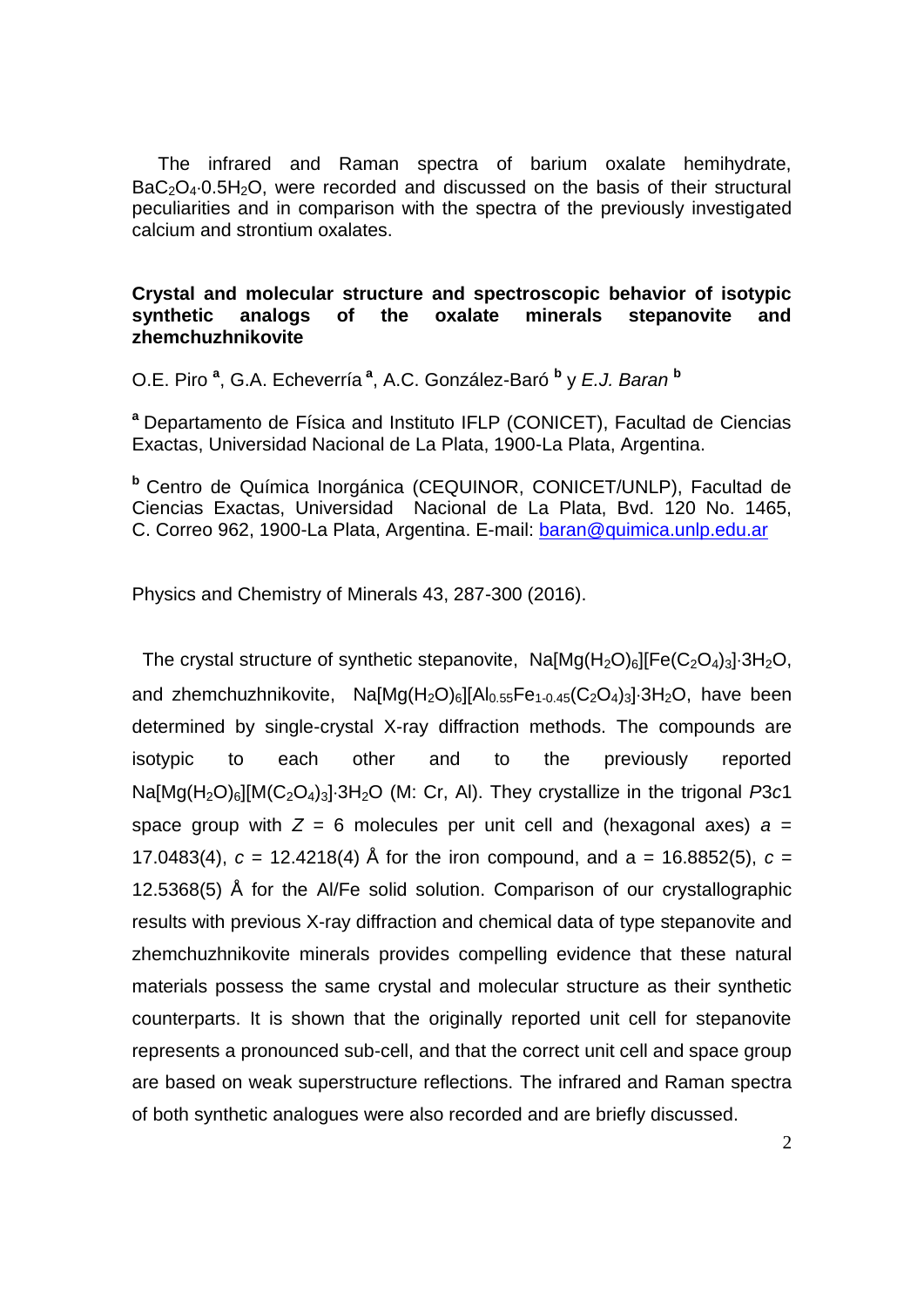# **Mean amplitudes of vibration and thermodynamic functions of XeOF<sup>2</sup>**

*E.J. Baran*

Centro de Química Inorgánica (CEQUINOR, CONICET/UNLP), Facultad de Ciencias Exactas, Universidad Nacional de La Plata, Bvd. 120 No. 1465, C. Correo 962, 1900-La Plata, Argentina. E-mail: [baran@quimica.unlp.edu.ar](mailto:baran@quimica.unlp.edu.ar) 

Physical Chemistry, An Indian Journal, 11, 45-47 (2016).

The mean amplitudes of vibration of  $XeOF_2$ , a new example of a  $Xe(IV)$ compound, were calculated from recently reported spectroscopic and structural data in the temperature range between 0 and 500 K. The results are compared with those of related species and the bond peculiarities of the molecule are also briefly discussed. Its thermodynamic functions were also determined, using the rigid rotator/harmonic oscillator approximation.

# **Syntheses, crystal structures, NMR spectroscopy, and vibrational spectroscopy of Sr(PO3F)H2O and Sr(PO3F)**

S.G. Jantz<sup>a</sup>, L. van Wüllen<sup>b</sup>, A., Fischer<sup>b</sup>, E. Libowitzky<sup>c</sup>, *E.J. Baran*<sup>d</sup>, M. Weil **<sup>e</sup>** y H.A. Höppe **<sup>a</sup>**

**a** Lerhrstuhl für Ferstkörperchemie, Institut für Physik, Universität Augsburg, D-86159-Augsburg, Alemania.

**b** Lehrstuhl für Chemische Physik und Materialwissenschaften, Instituit für Physik, Universität Augsburg, D-86159-Augsburg, Alemania.

**c** Institut für Mineralogie und Kristallographie, Fakultät für Geowissenschaften, Geographie und Astronomie, Universität Wien, A-1090-Wien, Austria.

**<sup>d</sup>** Centro de Química Inorgánica (CEQUINOR, CONICET/UNLP), Facultad de Ciencias Exactas, Universidad Nacional de La Plata, Bbd. 120 No.1465, C. Correo 962, 1900-La Plata, Argentina. E-mail: [baran@quimica.unlp.edu.ar](mailto:baran@quimica.unlp.edu.ar) 

**e** Institut für Chemische Technologien und Analytik, Technische Universität Wien, A-1060-Wien, Austria.

European Journal of Inorganic Chemistry 2016, 1121-1128.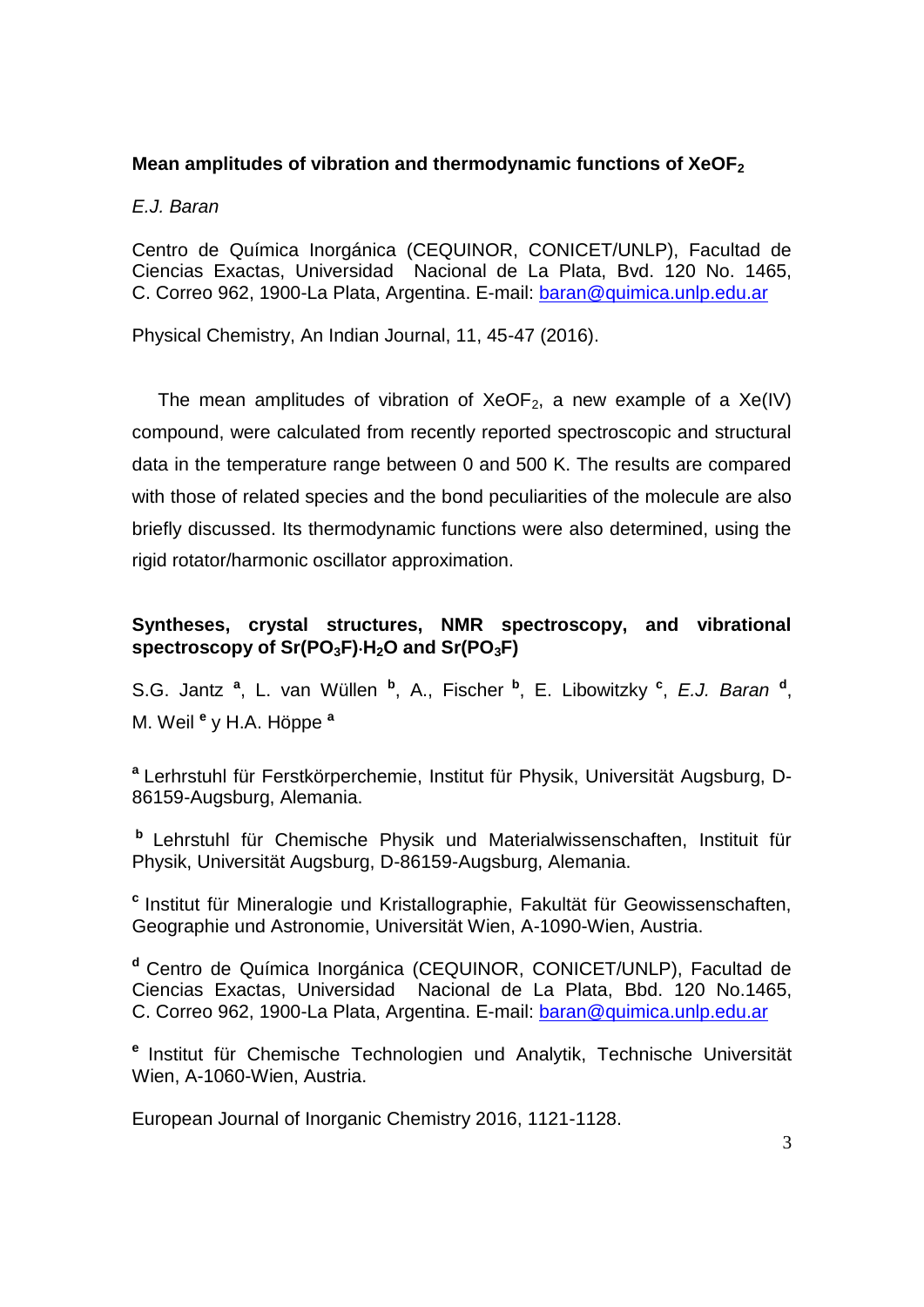Single crystals of Sr(PO<sub>3</sub>F) $H_2O$  (P2<sub>1</sub>/c and Z = 4) were grown from an aqueous solution by a metathesis reaction. The structure comprises [SrO<sub>8</sub>] polyhedra and PO3F tetrahedra that form a layered arrangement parallel to (100). The topotactic dehydration of this phase proceeds between 80 and 140  $\degree$ C to afford Sr(PO<sub>3</sub>F). The monazite-type crystal structure this phase was elucidated from the X-ray powder data simulated by annealing (P2<sub>1</sub>/c and  $Z =$ 4). During dehydration, the structure of  $Sr(PO<sub>3</sub>F)<sup>1</sup>·H<sub>2</sub>O$  collapses along (100) from a layered arrangement into a framework structure. The magic angle spinning (MAS) NMR and vibrational spectroscopy data of both phases are discussed.

# **Natural iron oxalates and their analogous synthetic counterparts: A review**

#### *E.J. Baran*

Centro de Química Inorgánica (CEQUINOR, CONICET/UNLP), Facultad de Ciencias Exactas, Universidad Nacional de La Plata, Bvd. 120 No. 1465, C. Correo 962, 1900-La Plata, Argentina. E-mail: [baran@quimica.unlp.edu.ar](mailto:baran@quimica.unlp.edu.ar) 

Chemie der Erde - Geochemistry 76, 449-460 (2016).

 Four iron-containing natural oxalates, usually classified as organic minerals, are known (humboldtine, minguzzite, stepanovite and zhemchuzhnikovite). Their occurrences and general properties are presented and briefly discussed. The subsequent part of the review is devoted to the discussion of synthetic oxalato-complexes, analogous to these natural species, including usual synthetic procedures and a thorough analysis of their crystallographic and structural peculiarities. The thermal, spectroscopic and magnetic properties of these complexes are also analyzed in detail and comparisons with other closely related complexes are also included in the discussions.